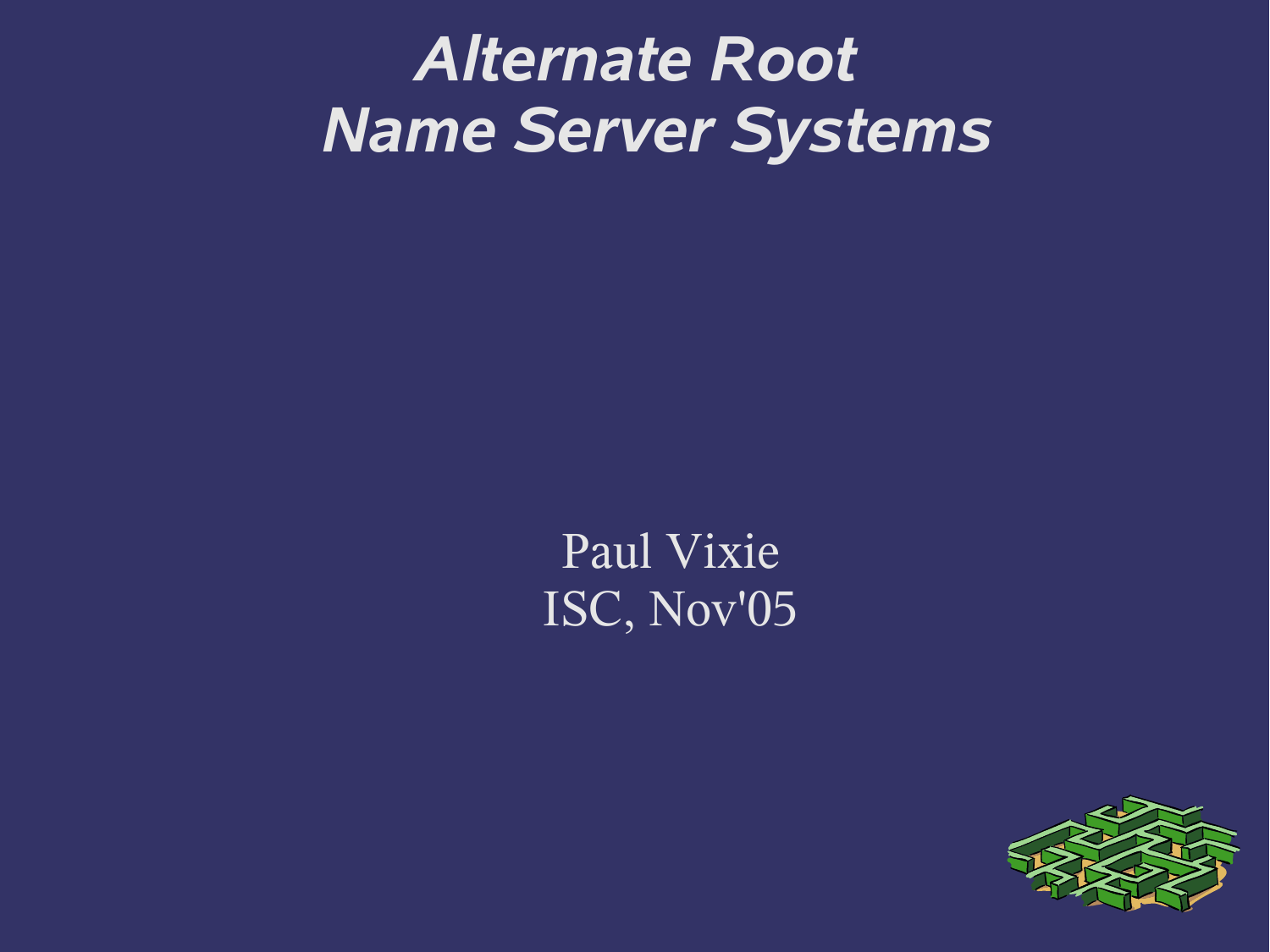

#### ➲ Identity:

- Name (domain of apex)
- Serial number (apex SOA RR)
- ➲ Content:
	- **Apex NS RR set (plus glue A/AAAA and** DNSSEC-bis meta-data)
	- In-zone content (not delegations)
	- **Delegation (non-apex NS RR sets, plus glue** A/AAAA and DNSSEC-bis meta-data)

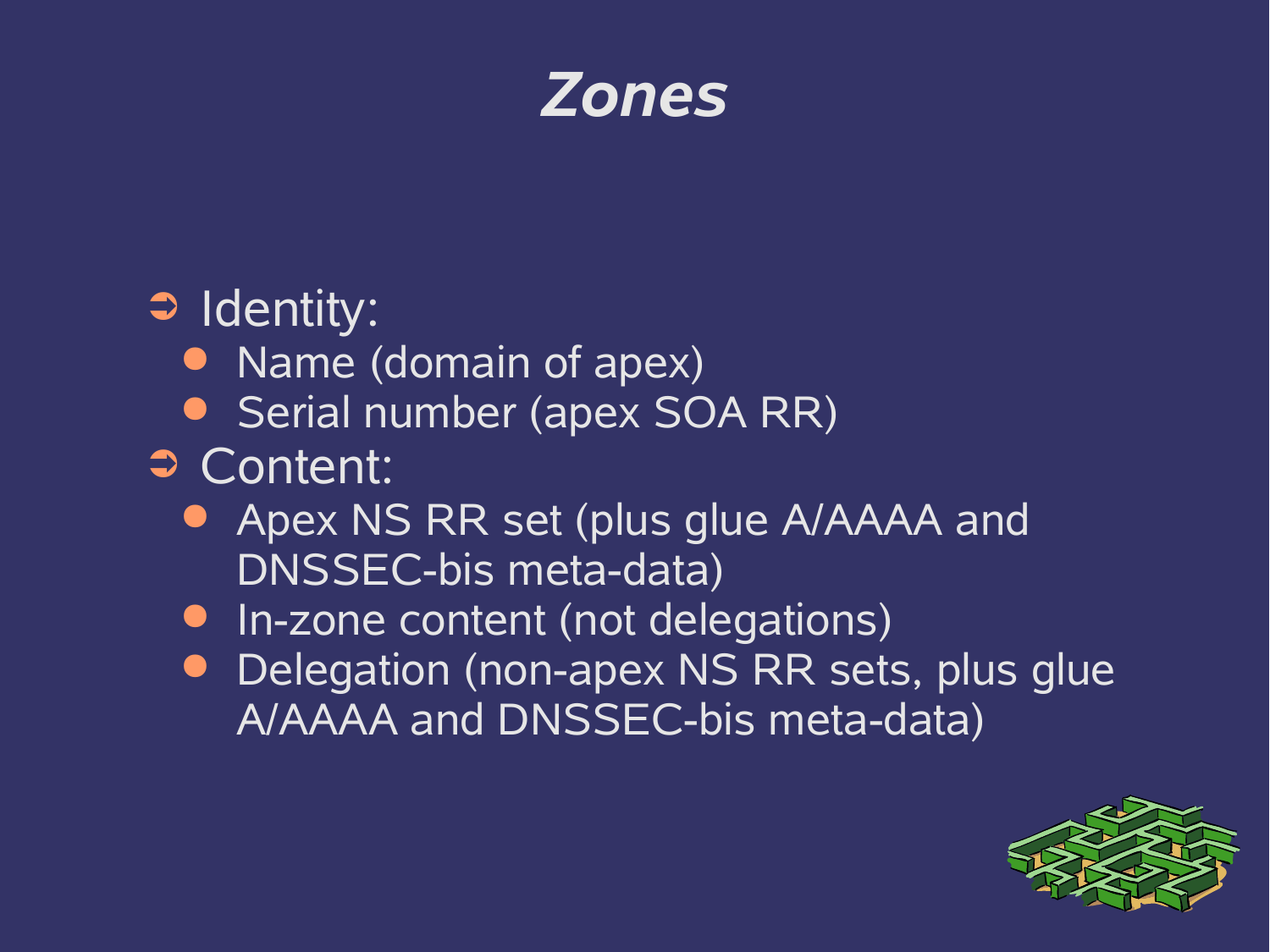## *Identity vs. Content*

- ➲ Zone identity <*name*,*serial*> is used to for management of zone transfer (AXFR/IXFR)
- ➲ Zone content is not expected by clients to be different if <*name*,*serial*> is not different
- ➲ In practice, some content is more sensitive to identity mapping than others
	- In-zone content, and delegations: *very sensitive*
	- Apex NS RR set, glue, meta-data: *not sensitive*
- **Alternate root name server systems depend** on this (demonstrated) insensitivity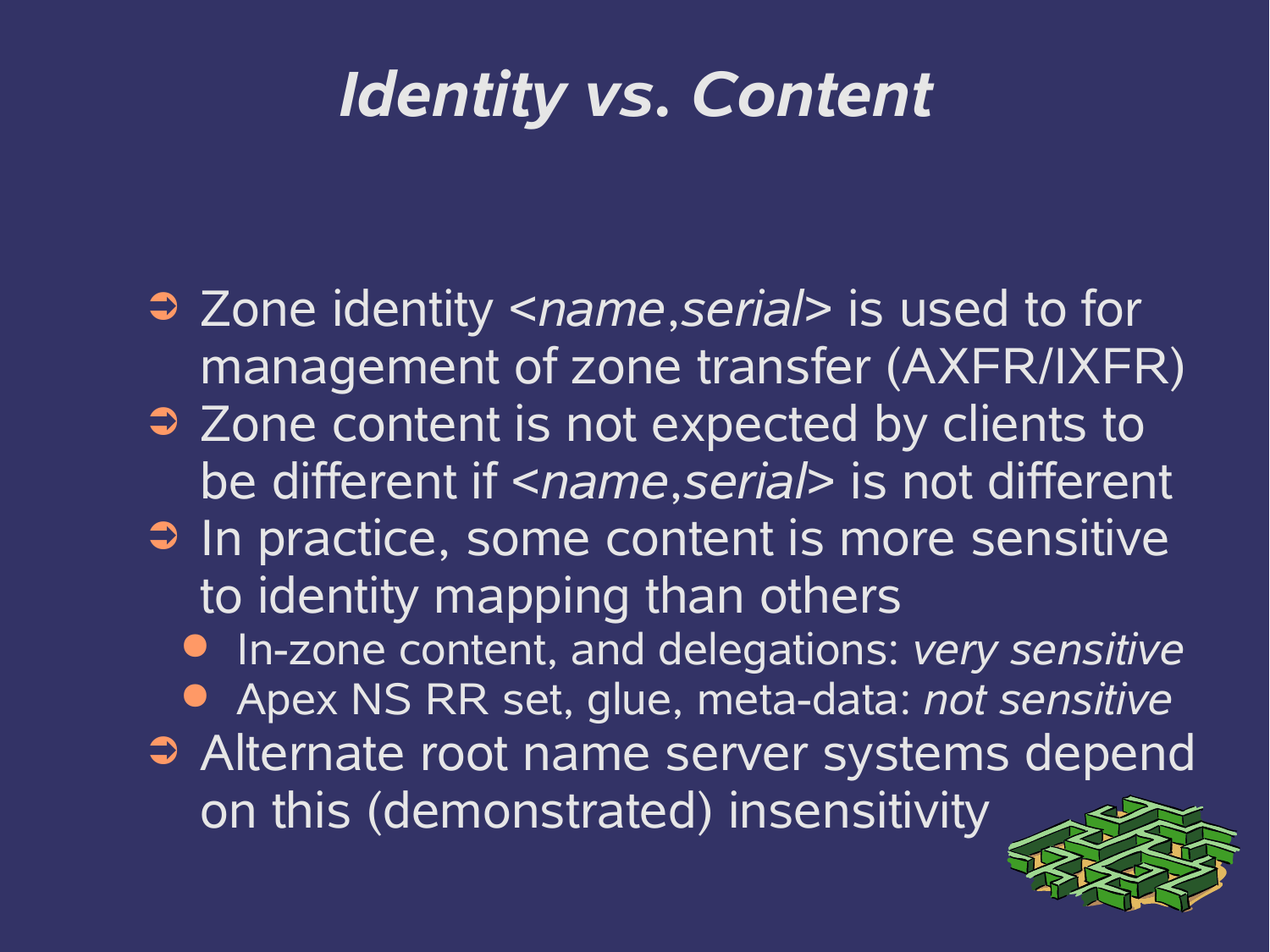## *Uses For Alternativity*

- **Changing the NS RR set but mirroring** everything else (private system)
- ➲ Adding new glue types that might not be understood by older clients (AAAA, etc)
- ➲ Adding new meta-data types that might not be understood by older clients (DNSSECbis, etc)
- ➲ Testing new protocol options (EDNS*n*, etc)

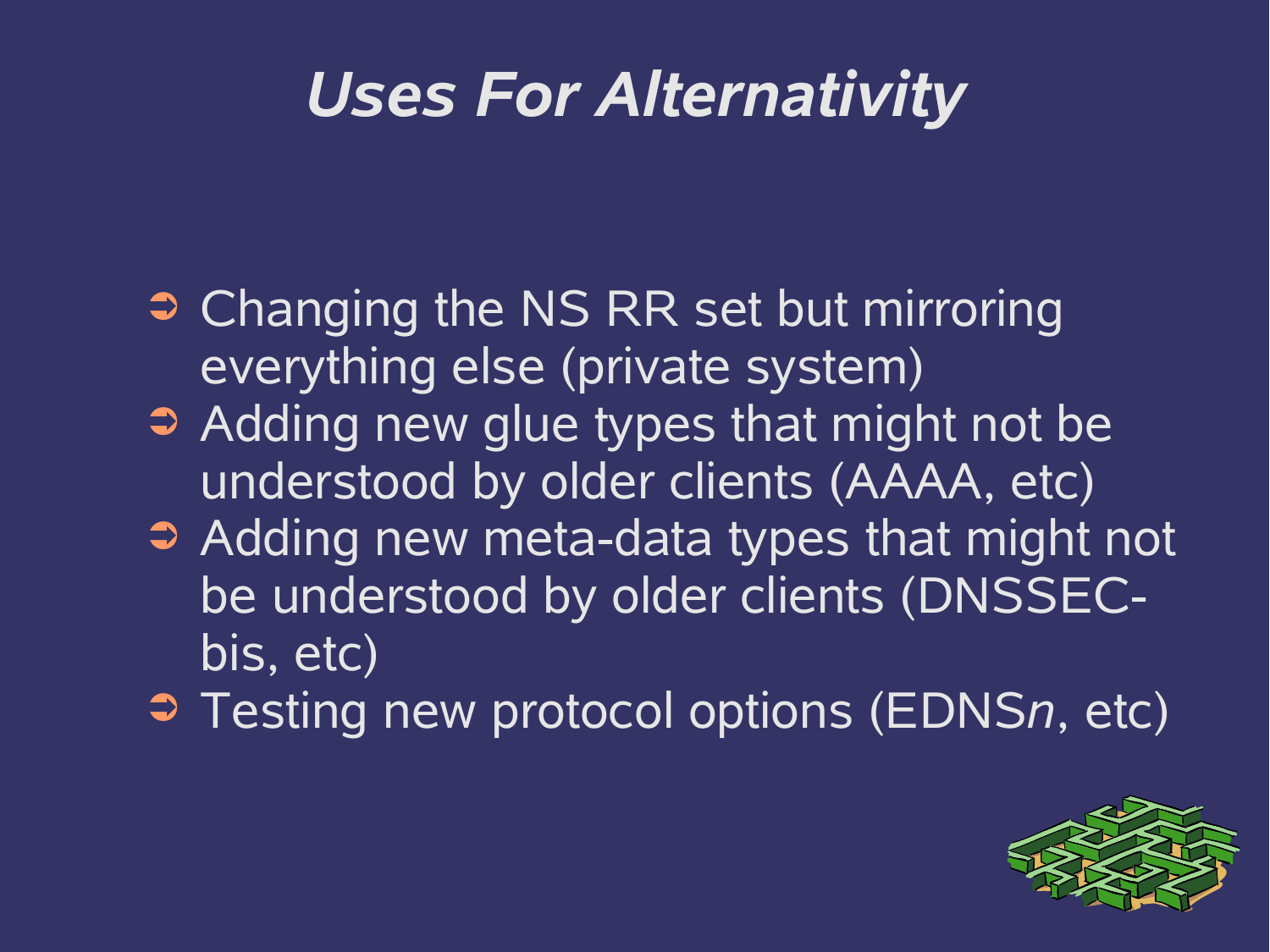#### *Pitfalls*

- ➲ Mathematically speaking, this form of alternate root server system is equivalent to the paranoia/piracy based ones
- ➲ Politically speaking, if IANA drives it, and if it's the same root server operators, and the same infrastructure, it should be OK
- ➲ The message would have be crafted and published very carefully to avoid rioting
- ➲ Only users of the alternate root.hints file should ever see alternative data

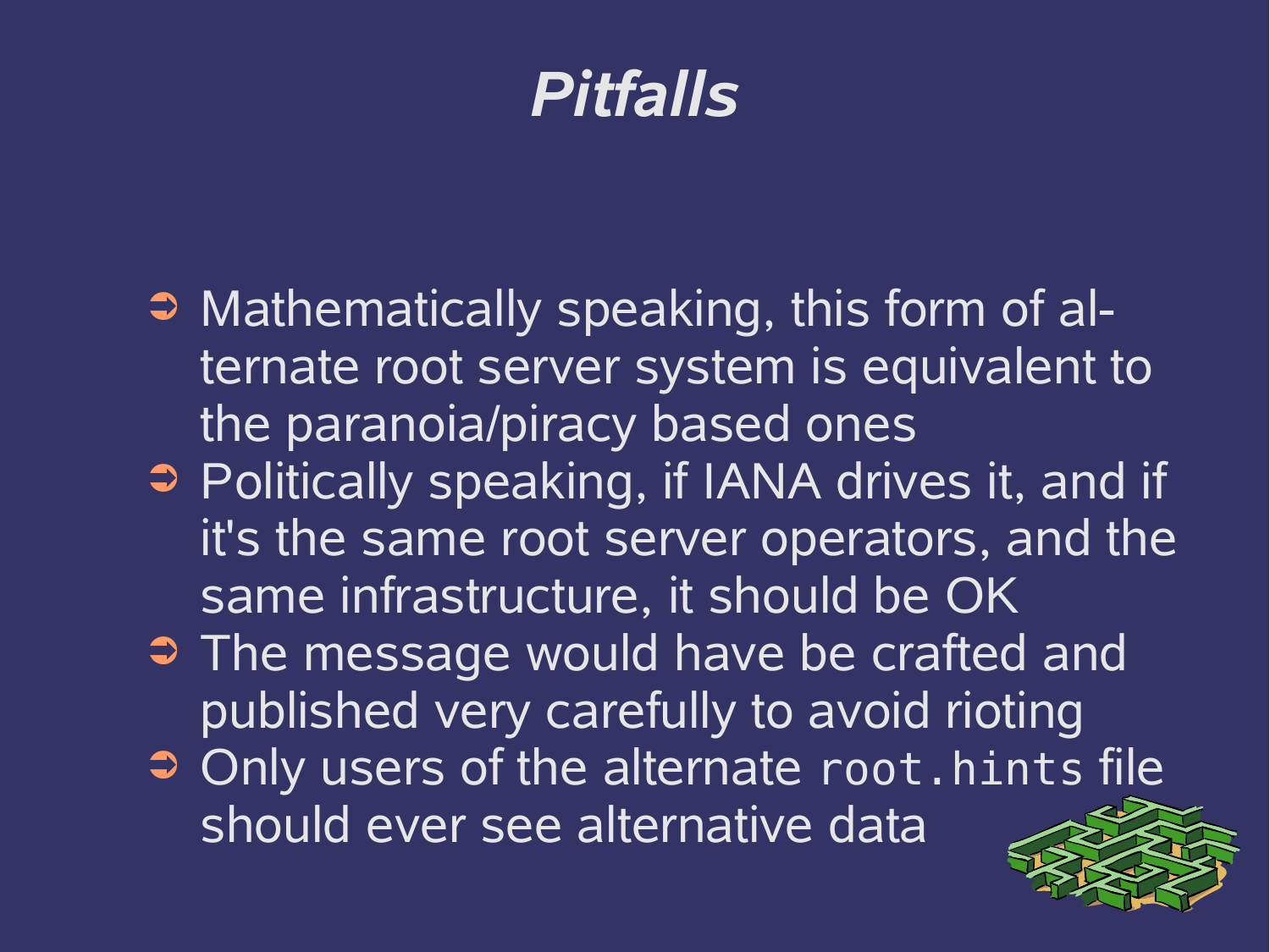

- ➲ IANA should publish an advanced services zone by FTP, containing DS RR for .SE (and others?), and signed by a published key?
- ➲ This would allow testbed operators to base their zones on IANA's data with no need to amend the zone content beyond changing the apex NS RR set.